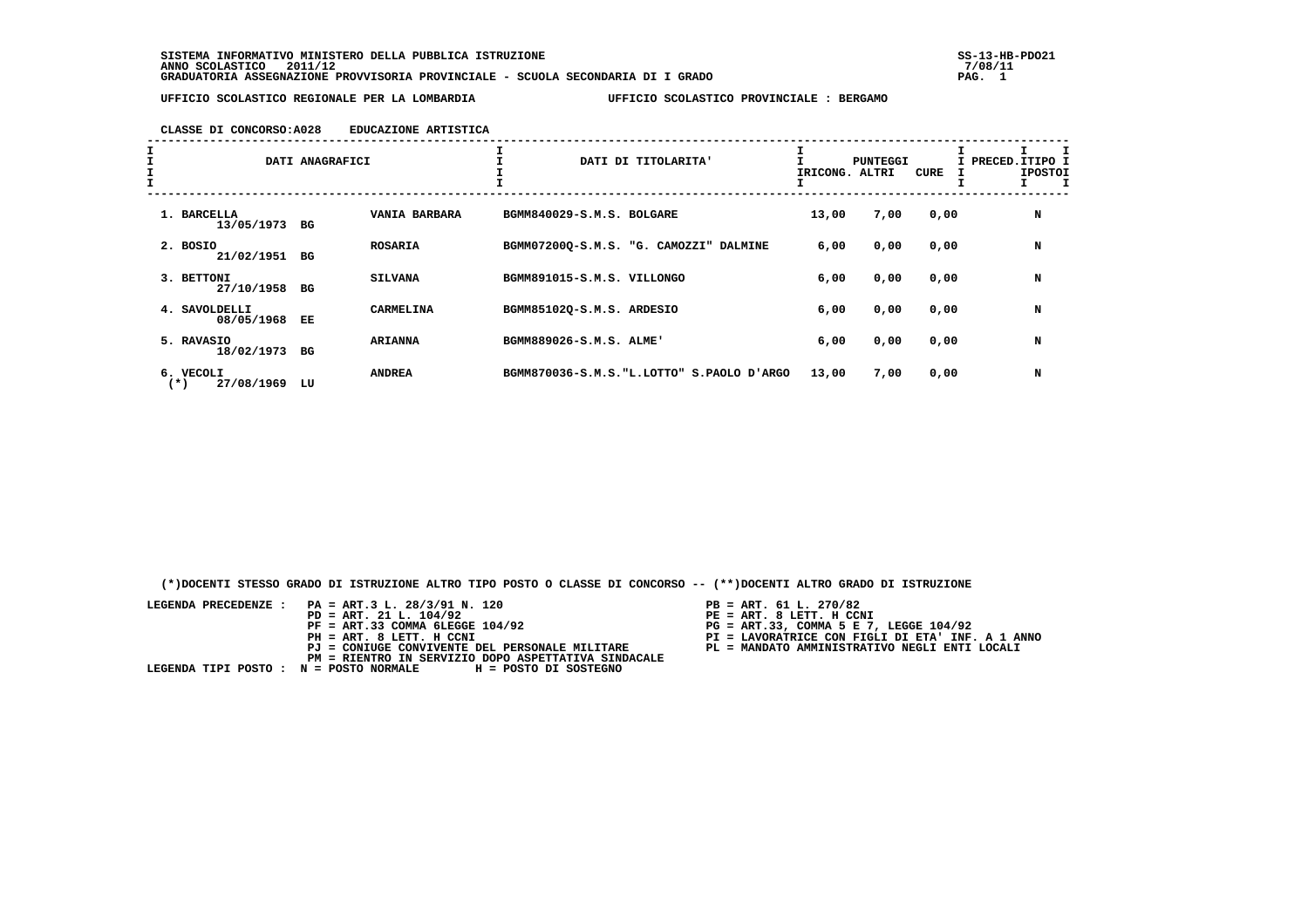#### **CLASSE DI CONCORSO:A030 ED.FISICA NELLA SCUOLA MEDIA**

| DATI ANAGRAFICI               |    |                | DATI DI TITOLARITA' | IRICONG. ALTRI                          | PUNTEGGI | CURE | I PRECED. ITIPO I | <b>IPOSTOI</b> | т |  |
|-------------------------------|----|----------------|---------------------|-----------------------------------------|----------|------|-------------------|----------------|---|--|
| 1. D'ALESSIO<br>03/03/1970 BG |    | LIDIA MARIA    |                     | BGMM82402B-S.M.S. BRUSAPORTO            | 13,00    | 7,00 | 0,00              | PI             | N |  |
| 2. PAGANO<br>07/02/1969       | SR | <b>ANGIOLO</b> |                     | BGMM833015-S.M.S. "L. DA VINCI" CALUSCO | 13,00    | 7,00 | 0,00              |                | N |  |

 **(\*)DOCENTI STESSO GRADO DI ISTRUZIONE ALTRO TIPO POSTO O CLASSE DI CONCORSO -- (\*\*)DOCENTI ALTRO GRADO DI ISTRUZIONE**

- 
- 
- 
- 
-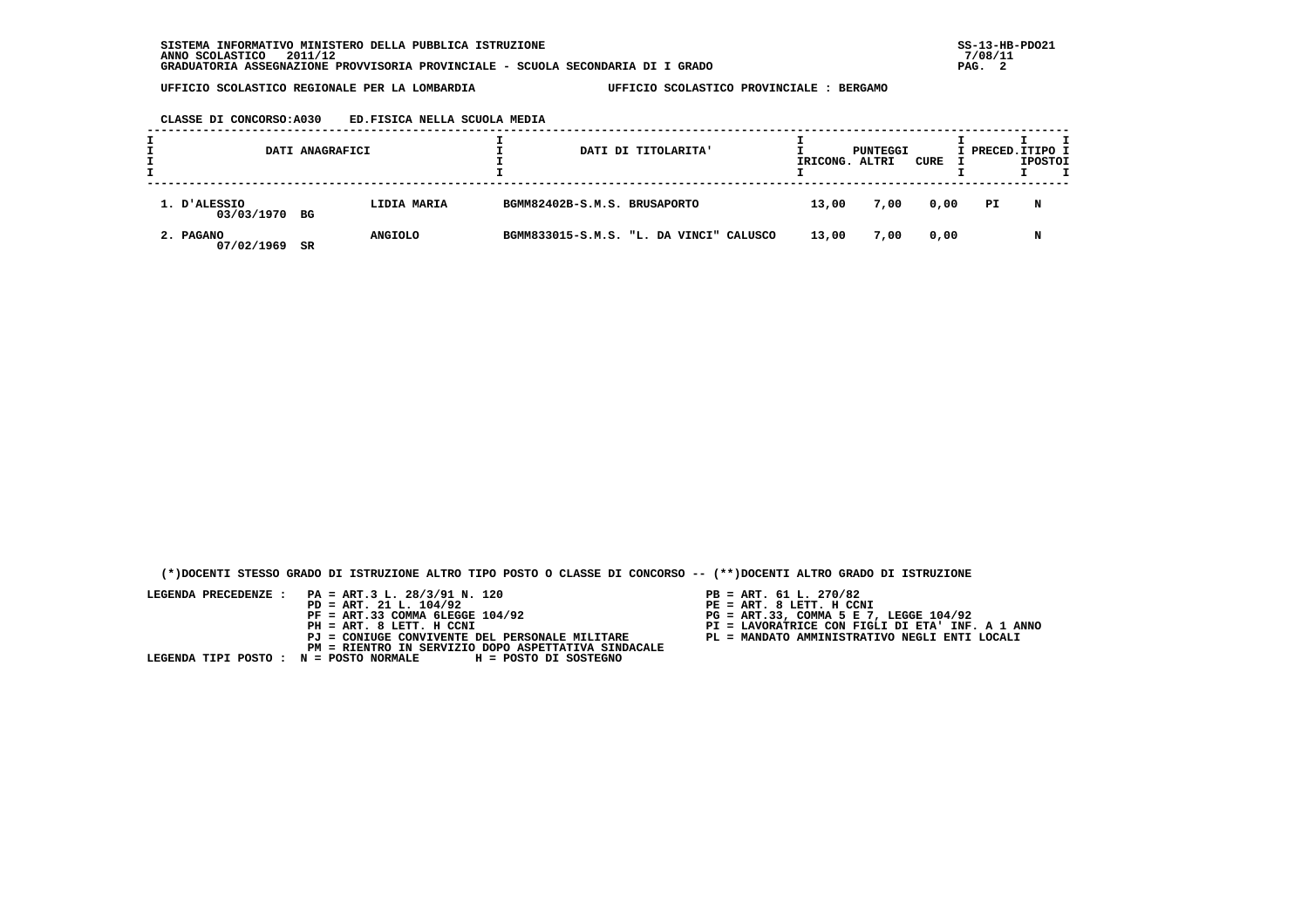**CLASSE DI CONCORSO:A032 ED. MUSICALE NELLA SCUOLA MEDIA**

|                          | DATI ANAGRAFICI | DATI DI TITOLARITA'         |                  | IRICONG. | PUNTEGGI<br>ALTRI | CURE | I PRECED.ITIPO I | <b>IPOSTOI</b> |  |
|--------------------------|-----------------|-----------------------------|------------------|----------|-------------------|------|------------------|----------------|--|
| 1. FERRARI<br>22/07/1960 | MANUELA<br>BG   | BGMM805022-S.M.S."F.MILESI" | <b>TAVERNOLA</b> | 0.00     | 3,00              | 0,00 |                  | M              |  |

 **(\*)DOCENTI STESSO GRADO DI ISTRUZIONE ALTRO TIPO POSTO O CLASSE DI CONCORSO -- (\*\*)DOCENTI ALTRO GRADO DI ISTRUZIONE**

- PB = ART. 61 L. 270/82<br>PE = ART. 8 LETT. H CCNI
- 
- 
- 
-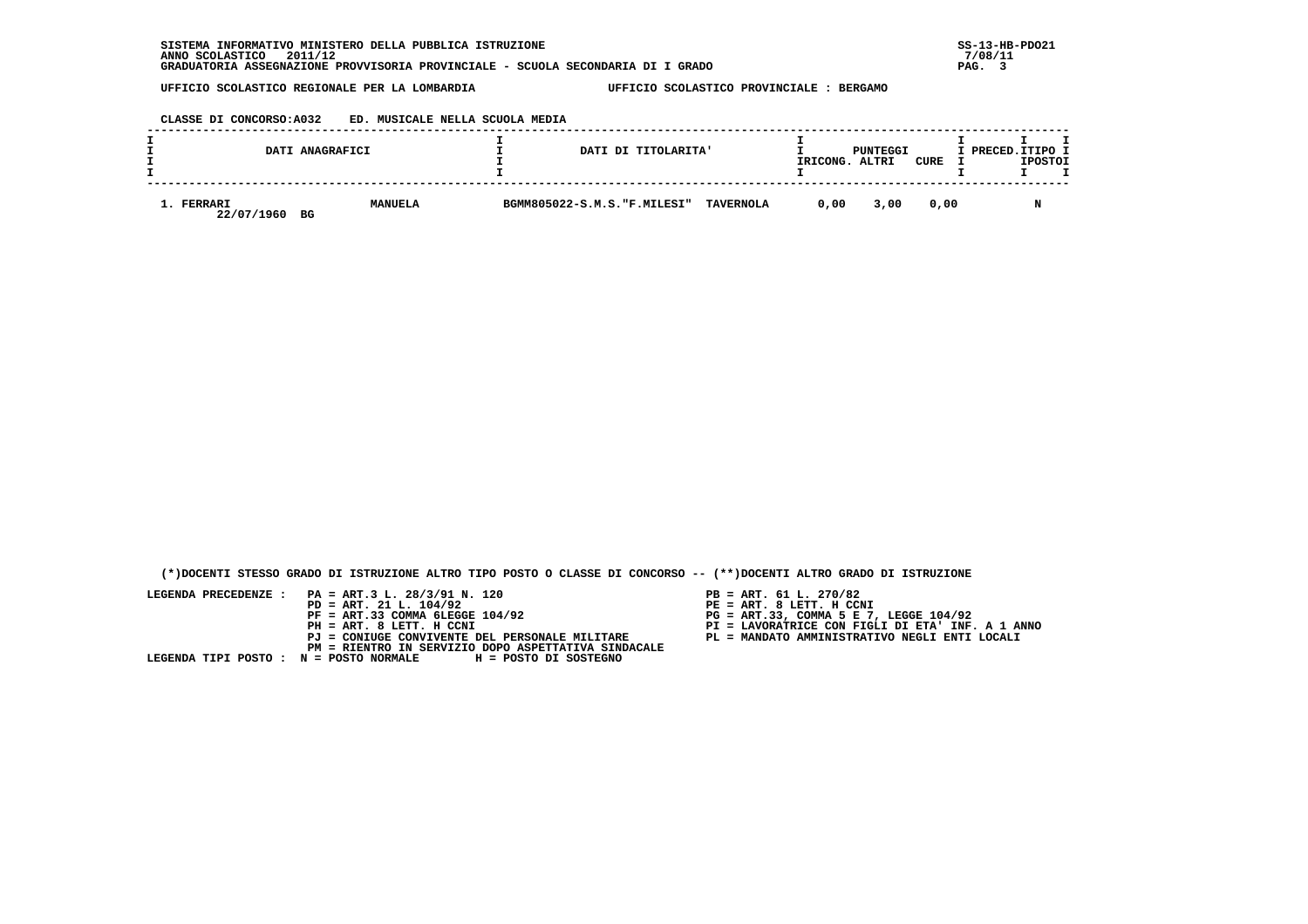### **CLASSE DI CONCORSO:A033 ED. TECNICA NELLA SCUOLA MEDIA**

| DATI ANAGRAFICI              |    |                 |                                 | DATI DI TITOLARITA'                   | IRICONG. | PUNTEGGI<br>ALTRI | CURE | I PRECED. ITIPO I | <b>IPOSTOI</b> |  |
|------------------------------|----|-----------------|---------------------------------|---------------------------------------|----------|-------------------|------|-------------------|----------------|--|
| 1. PASINI<br>31/07/1968 BG   |    | <b>ANGELICA</b> |                                 | BGCT708008-E.D.A. ALBANO S.ALESSANDRO | 13,00    | 7,00              | 0,00 |                   | N              |  |
| 2. GHISALBERTI<br>20/04/1967 | BG | SILVIA          | BGCT70700C-E.D.A. COSTA VOLPINO |                                       | 12,00    | 6,00              | 0,00 |                   | N              |  |

 **(\*)DOCENTI STESSO GRADO DI ISTRUZIONE ALTRO TIPO POSTO O CLASSE DI CONCORSO -- (\*\*)DOCENTI ALTRO GRADO DI ISTRUZIONE**

- 
- 
- 
- 
-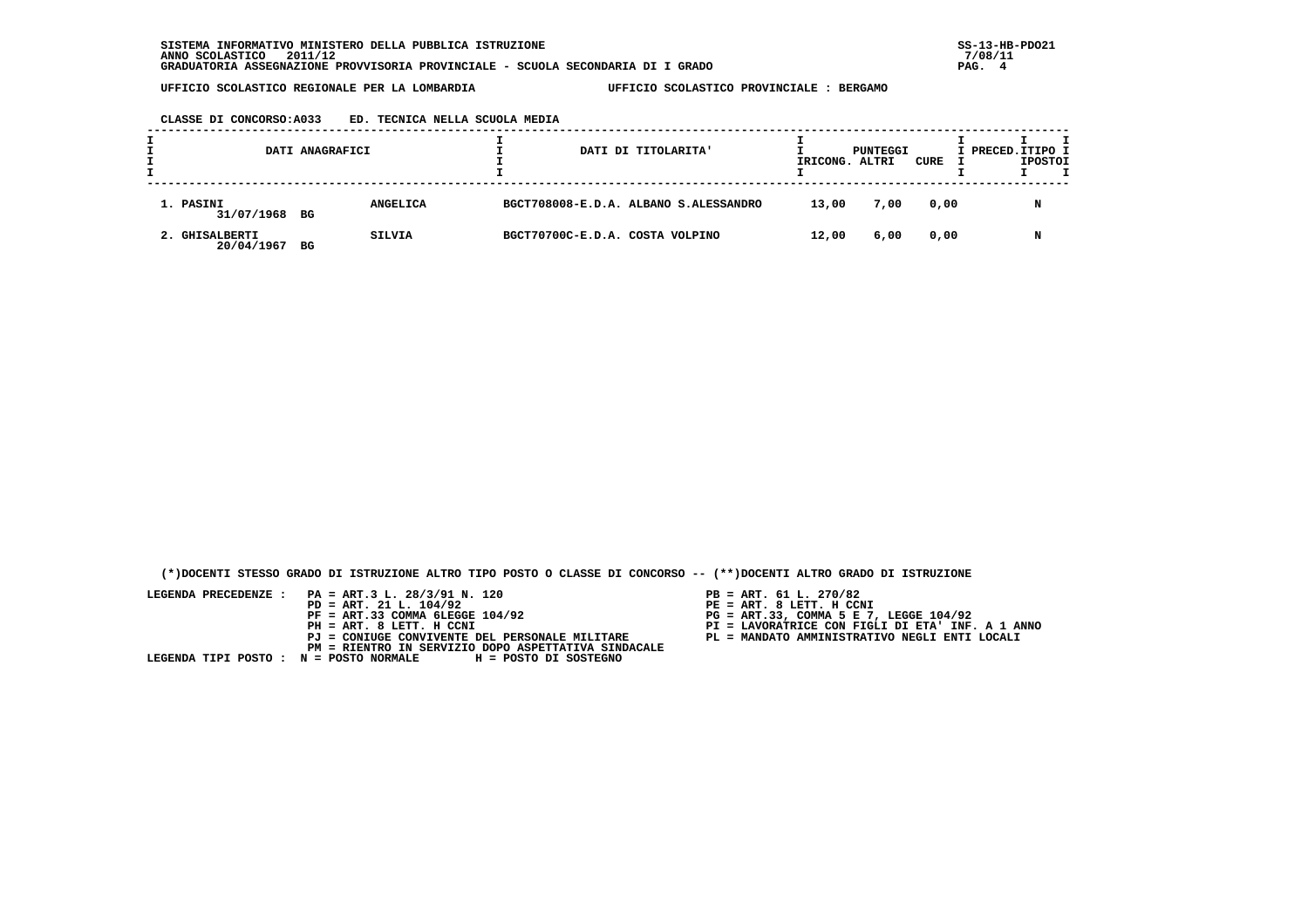**CLASSE DI CONCORSO:A043 ITAL.,STORIA,ED.CIVICA,GEOG.SC.MED.**

| I<br>$\mathbf{I}$<br>$\mathbf{I}$ |                            | DATI ANAGRAFICI |                  | DATI DI TITOLARITA'                |                                            | IRICONG. | <b>PUNTEGGI</b><br>ALTRI | CURE |     | I PRECED. ITIPO I<br><b>IPOSTOI</b> |
|-----------------------------------|----------------------------|-----------------|------------------|------------------------------------|--------------------------------------------|----------|--------------------------|------|-----|-------------------------------------|
|                                   | 1. BERLEN<br>16/09/1976 BA |                 | <b>PAOLA</b>     |                                    | BGMM81901V-S.M.S. "L.ANGELINI" ALMENNO S.B | 10,00    | 4,00                     | 0,00 | PI. | N                                   |
|                                   | 2. RODINI<br>01/01/1962    | IΜ              | CARLO            | BGMM888019-S.M.S. VERTOVA          |                                            | 13,00    | 7,00                     | 0,00 |     | N                                   |
|                                   | 3. TROIANO<br>16/05/1974   | CS              | <b>ARMENIA</b>   |                                    | BGMM890019-S.M.S. "F.NULLO" VILLA DI SERIO | 10,00    | 4,00                     | 0,00 |     | N                                   |
|                                   | 4. LA TERZA<br>14/01/1954  | CS              | ANNAMARIA IRIDE  | BGMM83102E-S.M.S. MORNICO AL SERIO |                                            | 6,00     | 0,00                     | 0,00 |     | N                                   |
|                                   | 5. DANESI<br>14/09/1974 BG |                 | <b>FABIANA</b>   | BGMM805022-S.M.S. "F.MILESI"       | <b>TAVERNOLA</b>                           | 6,00     | 0,00                     | 0,00 |     | N                                   |
|                                   | 6. GAROFALO<br>28/09/1974  | BA              | <b>ANTONELLA</b> | BGMM842021-S.M.S. BOLTIERE         |                                            | 6,00     | 0,00                     | 0,00 |     | N                                   |

 **(\*)DOCENTI STESSO GRADO DI ISTRUZIONE ALTRO TIPO POSTO O CLASSE DI CONCORSO -- (\*\*)DOCENTI ALTRO GRADO DI ISTRUZIONE**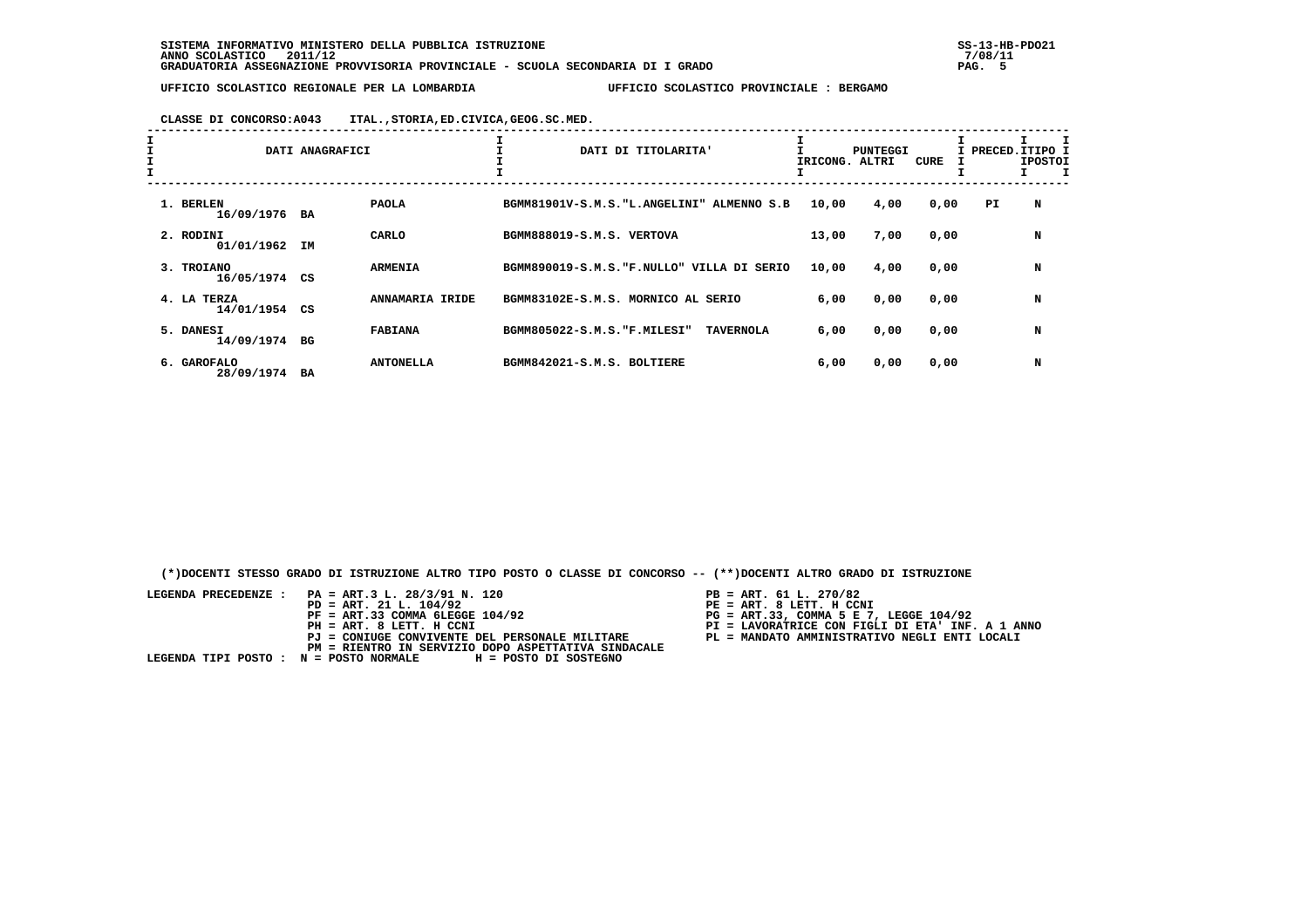**CLASSE DI CONCORSO:A059 SCIENZE MAT.,CHIM.,FIS.,NAT.I GR.**

| I<br>$\mathbf{I}$<br>$\mathbf{I}$ |                               | DATI ANAGRAFICI |                      | DATI DI TITOLARITA'                               | IRICONG. ALTRI | PUNTEGGI | <b>CURE</b> |     | I PRECED.ITIPO I<br><b>IPOSTOI</b> |
|-----------------------------------|-------------------------------|-----------------|----------------------|---------------------------------------------------|----------------|----------|-------------|-----|------------------------------------|
|                                   | 1. COLOMBI<br>18/10/1974 BG   |                 | <b>LORENZO</b>       | BGMM83001N-S.M.S. "GIOVANNI XXIII"BREMBILL        | 14,00          | 8,00     | 0,00        | PI. | N                                  |
|                                   | 2. ZUCCATI<br>18/09/1975      | TN              | <b>SARA</b>          | BGMM851020-S.M.S. ARDESIO                         | 13,00          | 7,00     | 0,00        | PI. | N                                  |
|                                   | 3. CASETTARI<br>21/02/1952    | PG              | MARIO SALVATORE      | BGMM889015-S.M.S. VILLA D'ALME'                   | 9,00           | 3,00     | 0,00        |     | N                                  |
|                                   | 4. CARRARA<br>03/02/1967      | BG              | <b>TIZIANA PAOLA</b> | BGMM87301G-S.M.S. "E. DONADONI"<br><b>SARNICO</b> | 6,00           | 0,00     | 0,00        |     | N                                  |
|                                   | 5. MIGLIETTI<br>15/05/1969 BG |                 | <b>ELEONORA</b>      | BGMM82402B-S.M.S. BRUSAPORTO                      | 6,00           | 0,00     | 0,00        |     | N                                  |
|                                   | 6. TERMINE<br>14/11/1957      | AG              | <b>FRANCESCO</b>     | BGMM884023-LALLIO                                 | 0,00           | 0,00     | 0,00        |     | N                                  |

 **(\*)DOCENTI STESSO GRADO DI ISTRUZIONE ALTRO TIPO POSTO O CLASSE DI CONCORSO -- (\*\*)DOCENTI ALTRO GRADO DI ISTRUZIONE**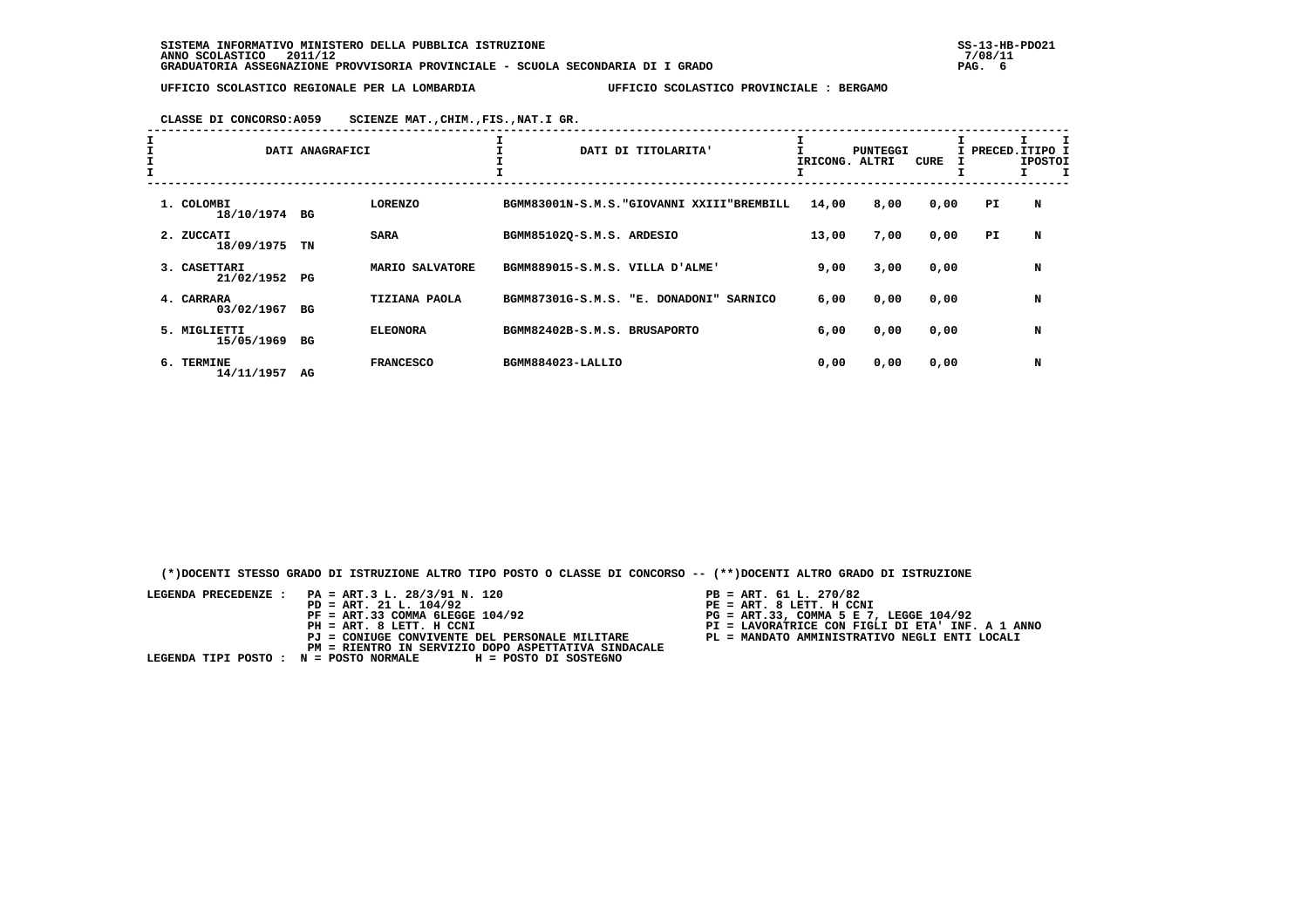### **CLASSE DI CONCORSO:A245 LINGUA STRANIERA (FRANCESE)**

| DATI ANAGRAFICI                           |                  | DATI DI TITOLARITA'                      | IRICONG. | PUNTEGGI<br>ALTRI | CURE | I PRECED. ITIPO I | <b>IPOSTOI</b> |  |
|-------------------------------------------|------------------|------------------------------------------|----------|-------------------|------|-------------------|----------------|--|
| 1. BONZI<br>06/02/1971<br>BG<br><b>⁄*</b> | NADIA ELISABETTA | BGMM820013-"GIOVANNI XXIII" ALMENNO S.S. | 10,00    | 4,00              | 0.00 | PI                | N              |  |

 **(\*)DOCENTI STESSO GRADO DI ISTRUZIONE ALTRO TIPO POSTO O CLASSE DI CONCORSO -- (\*\*)DOCENTI ALTRO GRADO DI ISTRUZIONE**

- PB = ART. 61 L. 270/82<br>PE = ART. 8 LETT. H CCNI
- 
- 
- 
-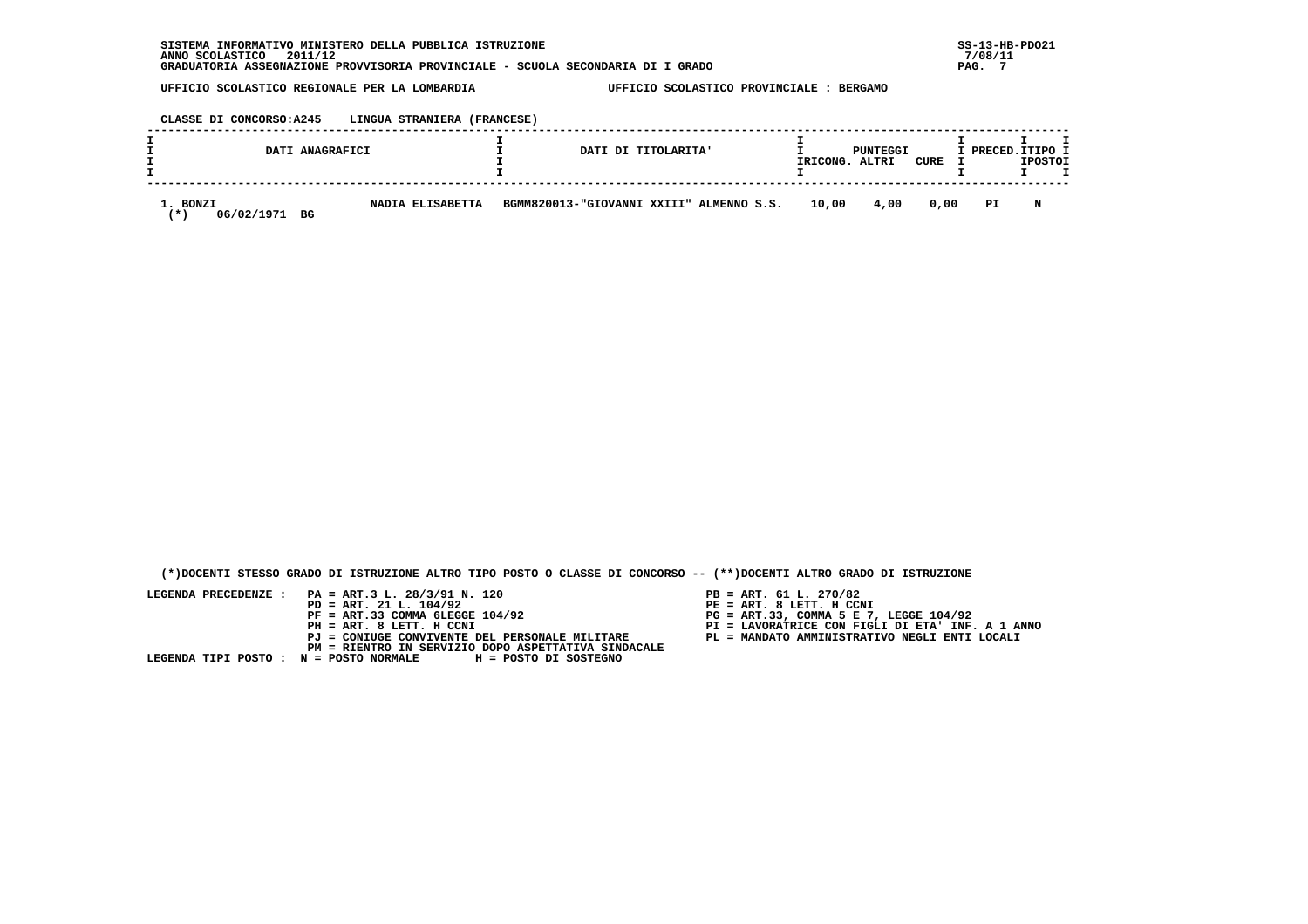# **CLASSE DI CONCORSO:A345 LINGUA STRANIERA (INGLESE)**

| $\frac{1}{1}$<br>$\mathbf{I}$ |                              | DATI ANAGRAFICI |                 |                                      | DATI DI TITOLARITA'                       | IRICONG, ALTRI<br>I | <b>PUNTEGGI</b> | <b>CURE</b><br>I | Τ.          | т<br>PRECED.ITIPO I<br><b>IPOSTOI</b><br>I.<br>I |
|-------------------------------|------------------------------|-----------------|-----------------|--------------------------------------|-------------------------------------------|---------------------|-----------------|------------------|-------------|--------------------------------------------------|
|                               | 1. SEMPERBONI<br>24/08/1972  | BG              | <b>NOEMI</b>    |                                      | BGMM883016-S.M.S. "L.DA VINCI" TRESCORE   | 16,00               | 10,00           | 0,00             | $_{\rm PG}$ | N                                                |
|                               | 2. LIPPI<br>19/02/1966       | МI              | LUCIA ANGELA    | BGMM83202A-S.M.S. "A.BIFFI" CIVIDATE |                                           | 12,00               | 6,00            | 0,00             | PH          | N                                                |
|                               | 3. NAIMOLI<br>29/12/1970 SA  |                 | <b>ROBERTA</b>  | BGMM84901P-S.M.S. "A.MORO" GORLAGO   |                                           | 85,00               | 79,00           | 0,00             | PI.         | N                                                |
|                               | 4. SMERIERI<br>12/06/1973 BG |                 | MONICA          | BGMM85301A-S.M.S. LEFFE              |                                           | 16,00               | 10,00           | 0,00             |             | N                                                |
|                               | 5. BREDA<br>04/05/1964 EE    |                 | <b>DANIELA</b>  |                                      | BGMM868014-S.M.S. "A. FANTONI" ROVETTA    | 13,00               | 7,00            | 0.00             |             | N                                                |
|                               | 6. LAVIOLA<br>11/04/1965     | МT              | <b>VITTORIA</b> | BGMM840029-S.M.S. BOLGARE            |                                           | 13,00               | 7,00            | 0.00             |             | N                                                |
|                               | 7. CHINOTTI<br>05/07/1967 BS |                 | <b>KARIN</b>    |                                      | BGMM89301R-S.M.S. "TORQUATO TASSO" ZANICA | 13,00               | 7,00            | 0,00             |             | N                                                |
|                               | 8. ROSSI<br>14/12/1961 MI    |                 | CRISTINA        | BGMM84802X-S.M.S. CENE               |                                           | 12,00               | 6,00            | 0,00             |             | N                                                |
|                               | 9. MASSIERI<br>11/02/1962    | BG              | <b>SILVANA</b>  | BGMM80601R-S.M.S. CLUSONE            |                                           | 12,00               | 6,00            | 0,00             |             | N                                                |
|                               | 10. ROMANO<br>23/01/1963     | IM              | <b>ANNA</b>     | BGMM892011-S.M.S. "GIOVANNI XXIII"   | ZOGNO                                     | 12,00               | 6,00            | 0,00             |             | N                                                |

 **(\*)DOCENTI STESSO GRADO DI ISTRUZIONE ALTRO TIPO POSTO O CLASSE DI CONCORSO -- (\*\*)DOCENTI ALTRO GRADO DI ISTRUZIONE**

| LEGENDA PRECEDENZE : PA = ART.3 L. 28/3/91 N. 120            | $PB = ART. 61 L. 270/82$                         |
|--------------------------------------------------------------|--------------------------------------------------|
| $PD = ART. 21 L. 104/92$                                     | PE = ART. 8 LETT. H CCNI                         |
| $PF = ART.33 COMMA 6LEGGE 104/92$                            | $PG = ART.33$ , COMMA 5 E 7, LEGGE 104/92        |
| PH = ART. 8 LETT. H CCNI                                     | PI = LAVORATRICE CON FIGLI DI ETA' INF. A 1 ANNO |
| PJ = CONIUGE CONVIVENTE DEL PERSONALE MILITARE               | PL = MANDATO AMMINISTRATIVO NEGLI ENTI LOCALI    |
| PM = RIENTRO IN SERVIZIO DOPO ASPETTATIVA SINDACALE          |                                                  |
| LEGENDA TIPI POSTO : N = POSTO NORMALE H = POSTO DI SOSTEGNO |                                                  |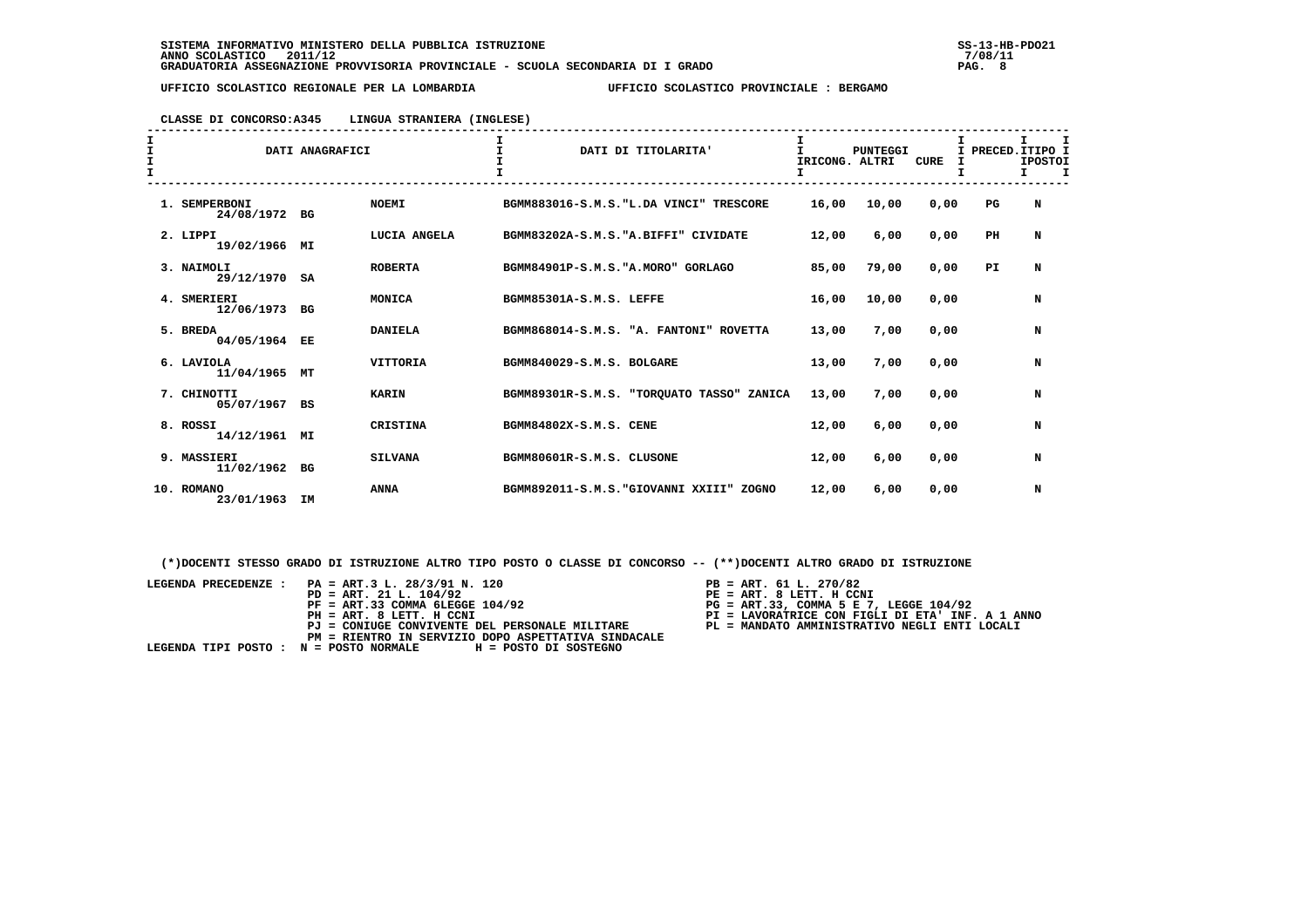### **CLASSE DI CONCORSO:A345 LINGUA STRANIERA (INGLESE)**

|                               | DATI ANAGRAFICI |                | DATI DI TITOLARITA'                                 | IRICONG. ALTRI | <b>PUNTEGGI</b> | CURE | I PRECED.ITIPO I<br><b>IPOSTOI</b> |
|-------------------------------|-----------------|----------------|-----------------------------------------------------|----------------|-----------------|------|------------------------------------|
| 11. SEGHEZZI<br>21/09/1967 BG |                 | ALMA           | BGMM07200Q-S.M.S. "G. CAMOZZI" DALMINE              | 10,00          | 4,00            | 0,00 | N                                  |
| 12. PELUCCHI<br>02/08/1957 BS |                 | <b>RITA</b>    | BGMM83001N-S.M.S. "GIOVANNI XXIII"BREMBILL          | 9,00           | 3,00            | 0,00 | N                                  |
| 13. SALAROLI<br>07/11/1969    | BG              | <b>DANIELA</b> | BGMM82801N-"GIOVANNI XXIII" BORGO DI TERZ           | 9,00           | 3,00            | 0,00 | N                                  |
| 14. MORALI<br>07/07/1956 BG   |                 | PATRIZIA       | BGMM88101E-S.M.S. "ALBISETTI" TERNO D'ISOL          | 6,00           | 0,00            | 0,00 | N                                  |
| 15. CATTANEO<br>15/02/1957 BG |                 | <b>SILVIA</b>  | BGMM818035-S.M.S. "A.MORO" SELVINO                  | 6,00           | 0,00            | 0,00 | N                                  |
| 16. CAROLI<br>27/02/1961      | BG              | <b>ADRIANA</b> | BGMM84402L-"MERISI-CARAVAGGIO"<br><b>FONTANELLA</b> | 6,00           | 0,00            | 0,00 | N                                  |

 **(\*)DOCENTI STESSO GRADO DI ISTRUZIONE ALTRO TIPO POSTO O CLASSE DI CONCORSO -- (\*\*)DOCENTI ALTRO GRADO DI ISTRUZIONE**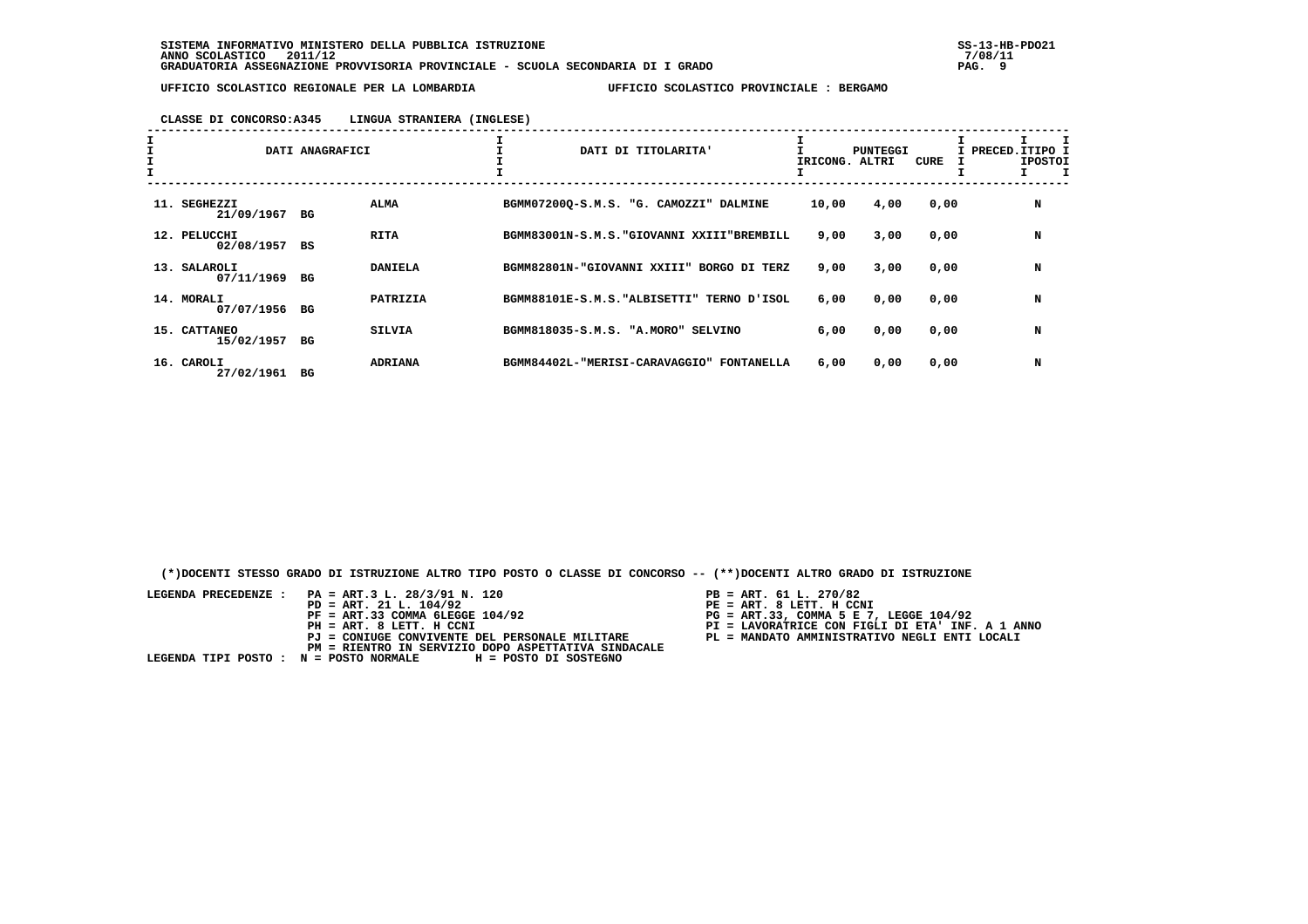## **TIPO POSTO: SOSTEGNO PER MINORATI PSICOFISICI**

| $\mathbf{I}$ | DATI ANAGRAFICI                 |    |                  | DATI DI TITOLARITA'                                            | IRICONG. | PUNTEGGI<br>ALTRI | <b>CURE</b> | I PRECED. ITIPO I | <b>IPOSTOI</b> |
|--------------|---------------------------------|----|------------------|----------------------------------------------------------------|----------|-------------------|-------------|-------------------|----------------|
|              | 1. RUGGERI<br>26/01/1964        | BG | <b>SILVIA</b>    | BGMM876013-S.M.S. "ALDO MORO"<br><b>SERIATE</b><br>(RICHIESTO) | 6,00     | 0,00              | 0,00        | $_{\rm PG}$       | н              |
|              | 2. LEONE<br>15/01/1967          | BG | <b>ALBERTO</b>   | BGMM85701N-S.M.S. MOZZO<br>(RICHIESTO)                         | 10,00    | 4,00              | 0,00        |                   | н              |
|              | 3. PROMETTI<br>06/12/1972       | BG | <b>DAVIDE</b>    | BGMM820013-"GIOVANNI XXIII"<br>ALMENNO S.S.<br>(RICHIESTO)     | 10,00    | 4,00              | 0,00        |                   | н              |
|              | 4. DE CANIO<br>13/11/1953       | BG | <b>GIOVANNA</b>  | BGMM82302G-"GIOVANNI XXIII"<br>AZZANO S.PAOL<br>(RICHIESTO)    | 6,00     | 0,00              | 0,00        |                   | н              |
|              | 5.<br>STRISOVICH<br>20/04/1963  | CR | <b>LOREDANA</b>  | BGMM820013-"GIOVANNI XXIII"<br>ALMENNO S.S.<br>(RICHIESTO)     | 6,00     | 0,00              | 0,00        |                   | н              |
|              | 6. PINTO<br>29/03/1980          | CS | <b>FRANCESCA</b> | BGMM82201P-S.M.S."C.CONSONNI"<br><b>ARCENE</b><br>(RICHIESTO)  | 6,00     | 0,00              | 0,00        |                   | н              |
|              | 7. PULEO<br>14/07/1965<br>$(*)$ | ME | <b>GIUSEPPA</b>  | BGMM868025-S.M.S. CASTIONE PRESOLANA<br>(RICHIESTO)            | 12,00    | 6,00              | 0,00        |                   | н              |

 **(\*)DOCENTI STESSO GRADO DI ISTRUZIONE ALTRO TIPO POSTO O CLASSE DI CONCORSO -- (\*\*)DOCENTI ALTRO GRADO DI ISTRUZIONE**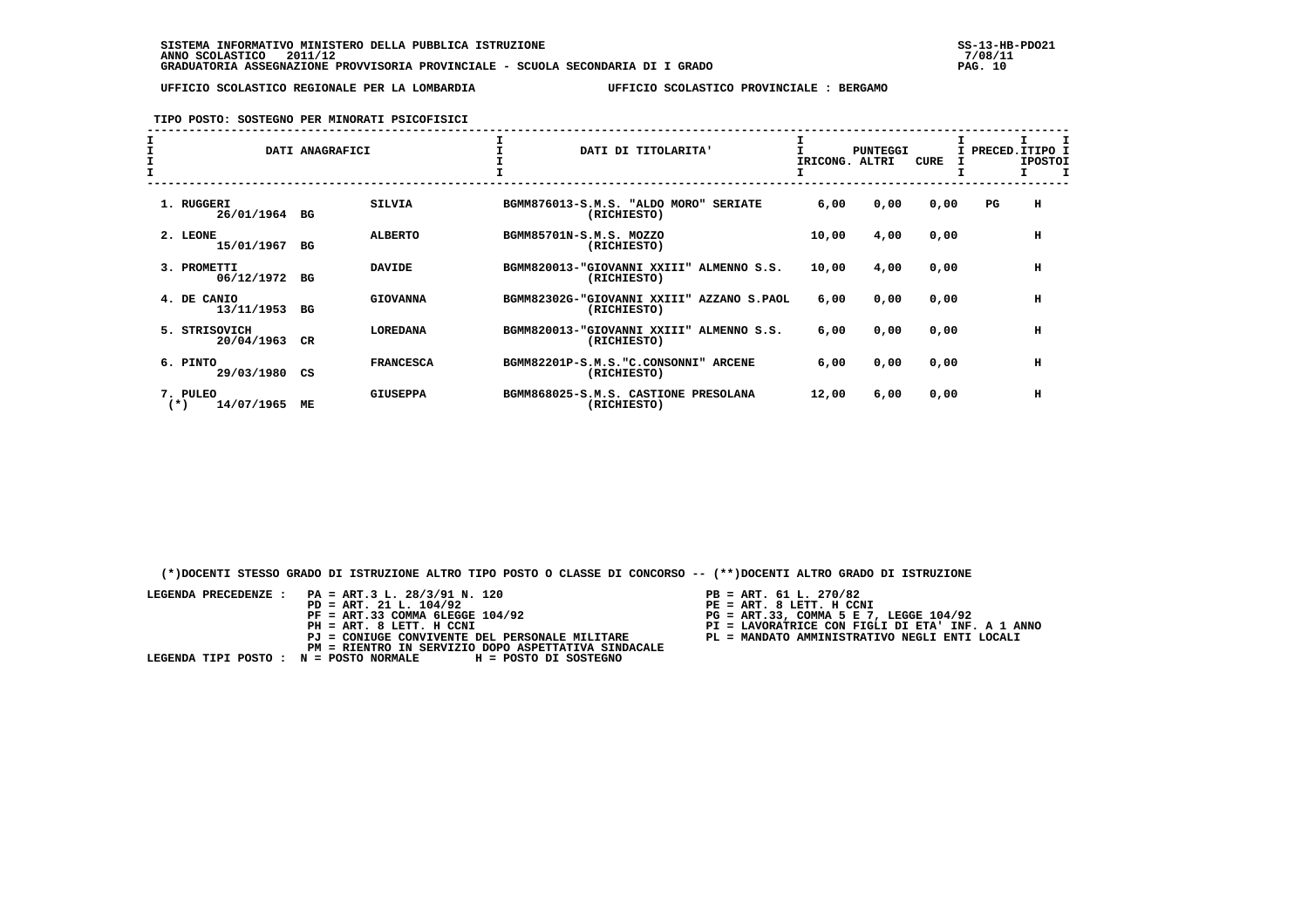## **TIPO POSTO: SOSTEGNO PER MINORATI DELL 'UDITO**

| $\mathbf{I}$ |                                 | DATI ANAGRAFICI |                  | DATI DI TITOLARITA'                                            | IRICONG. | <b>PUNTEGGI</b><br>ALTRI | <b>CURE</b> |    | I PRECED.ITIPO I<br><b>IPOSTOI</b> |
|--------------|---------------------------------|-----------------|------------------|----------------------------------------------------------------|----------|--------------------------|-------------|----|------------------------------------|
|              | 1. RUGGERI<br>26/01/1964        | BG              | <b>SILVIA</b>    | BGMM876013-S.M.S. "ALDO MORO"<br><b>SERIATE</b><br>(RICHIESTO) | 6,00     | 0,00                     | 0,00        | PG | н                                  |
|              | 2. LEONE<br>15/01/1967          | BG              | <b>ALBERTO</b>   | BGMM85701N-S.M.S. MOZZO<br>(RICHIESTO)                         | 10,00    | 4,00                     | 0,00        |    | н                                  |
|              | 3. PROMETTI<br>06/12/1972       | BG              | <b>DAVIDE</b>    | BGMM820013-"GIOVANNI XXIII"<br>ALMENNO S.S.<br>(RICHIESTO)     | 10,00    | 4,00                     | 0,00        |    | н                                  |
|              | 4. DE CANIO<br>13/11/1953       | BG              | <b>GIOVANNA</b>  | BGMM82302G-"GIOVANNI XXIII" AZZANO S.PAOL<br>(RICHIESTO)       | 6,00     | 0,00                     | 0,00        |    | н                                  |
|              | 5. STRISOVICH<br>20/04/1963     | CR              | <b>LOREDANA</b>  | BGMM820013-"GIOVANNI XXIII"<br>ALMENNO S.S.<br>(RICHIESTO)     | 6,00     | 0,00                     | 0,00        |    | н                                  |
|              | 6. PINTO<br>29/03/1980          | CS              | <b>FRANCESCA</b> | BGMM82201P-S.M.S."C.CONSONNI"<br><b>ARCENE</b><br>(RICHIESTO)  | 6,00     | 0,00                     | 0,00        |    | н                                  |
|              | 7. PULEO<br>14/07/1965<br>$(*)$ | ME              | <b>GIUSEPPA</b>  | BGMM868025-S.M.S. CASTIONE PRESOLANA<br>(RICHIESTO)            | 12,00    | 6,00                     | 0,00        |    | н                                  |

 **(\*)DOCENTI STESSO GRADO DI ISTRUZIONE ALTRO TIPO POSTO O CLASSE DI CONCORSO -- (\*\*)DOCENTI ALTRO GRADO DI ISTRUZIONE**